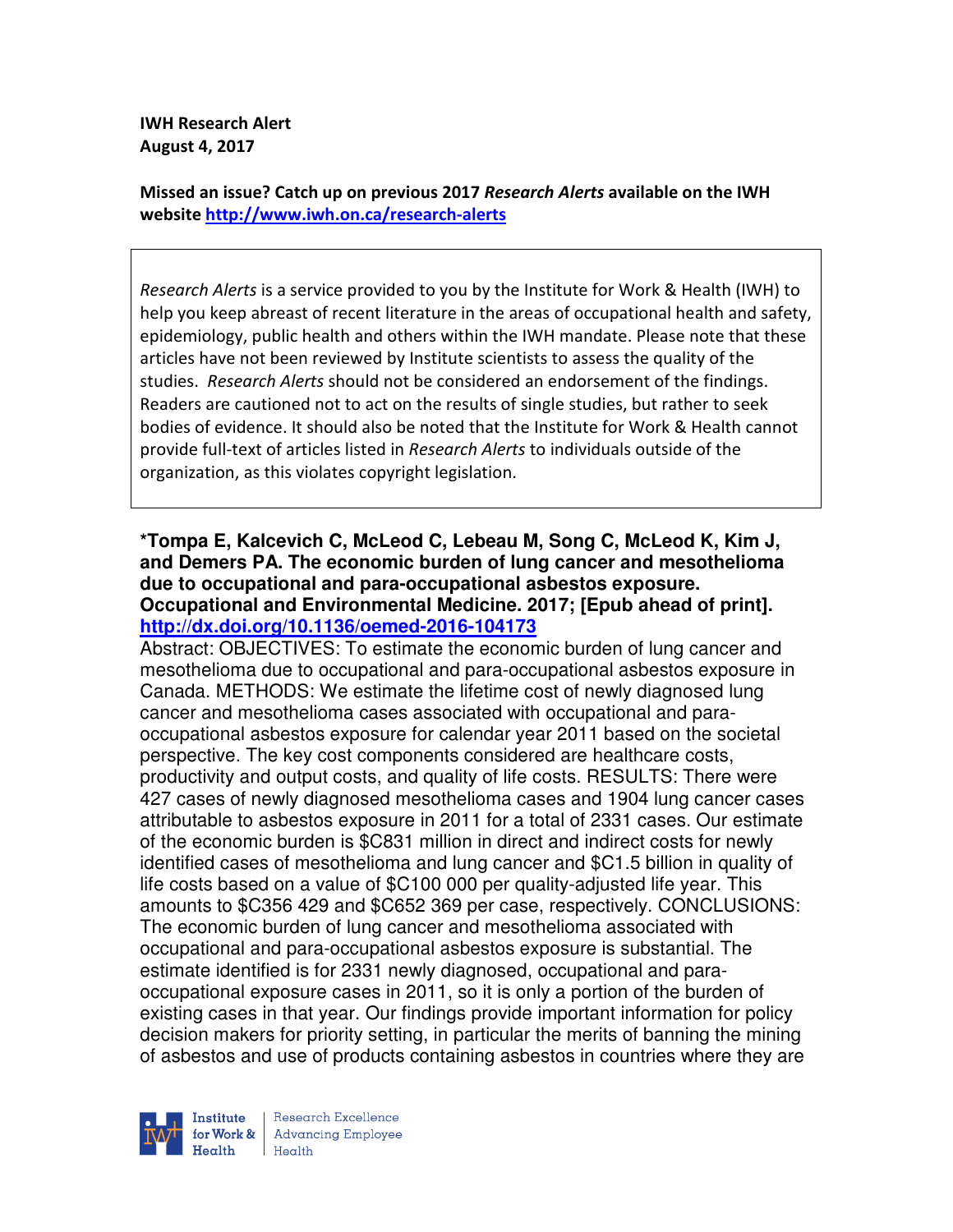still allowed and also the merits of asbestos removal in older buildings with asbestos insulation

### **Burgel BJ and Elshatarat RA. Psychosocial work factors and low back pain in taxi drivers. American Journal of Industrial Medicine. 2017; 60(8):734- 746.**

## **http://dx.doi.org/10.1002/ajim.22732**

Abstract: INTRODUCTION: Taxi drivers are at high risk for low back pain (LBP). AIM: Identify the association between psychosocial-work factors (Job strain, Isostrain, effort-reward imbalance [ERI], unfairness, and mental exertion) and LBP in taxi drivers. METHODS: A cross-sectional study was done with 129 taxi drivers. RESULTS: Approximately 63% reported LBP in the prior 12 months. Chi square or t-test analyses identified the associations between demographic, work, health, and psychosocial work factors, and self-report of LBP in the prior 12 months. Depression, perceived physical exertion, dispatcher and manager support, unfair treatment at work, and unfair treatment due to nationality were significantly associated with LBP in bivariate analyses. Multivariate logistic regression was done to identify the predictors of LBP. High dispatcher support remained the sole significant predictor for lower prevalence of LBP ( $OR = 0.66$ , P = 0.017). CONCLUSION: Greater understanding of psychosocial work factors may aid in developing interventions to prevent LBP in taxi drivers

**Feng Y, Wu P, Ye G, and Zhao D. Risk-compensation behaviors on construction sites: demographic and psychological determinants. Journal of Management in Engineering. 2017; 33(4):04017008-1-04017008-110. http://dx.doi.org/10.1061/(ASCE)ME.1943-5479.0000520** 

#### **Han KM, Chang J, Won E, Lee MS, and Ham BJ. Precarious employment associated with depressive symptoms and suicidal ideation in adult wage workers. Journal of Affective Disorders. 2017; 218:201-209. http://dx.doi.org/10.1016/j.jad.2017.04.049**

Abstract: BACKGROUND: Precarious employment is one of the most important indicators of social disadvantage and is associated with poor mental health. This study aimed to investigate the association of precarious employment with depressive mood and suicidal ideation in adult wage workers, and the possible mediating or moderating effect of socioeconomic factors in the association between precarious work and mental health status. METHOD: Data from the Fifth Korea National Health and Nutrition Examination Survey (KNHANES V) conducted between 2010 and 2012 were analyzed. Among the 24,173 participants, 6266 adult wage workers (3206 precarious and 3060 non-precarious workers) aged >/=19 years were included. Socioeconomic and health-related characteristics as well as depressive mood and suicidal ideation were investigated. RESULTS: Precarious employment was significantly associated with depressive mood in the logistic regression analyses adjusting for all potential confounding factors as covariates. The socioeconomic variables including age, gender, education level, marital status, household income, and occupation type



Institute Research Excellence<br>for Work & Advancing Employee<br>Health Health  $Heath$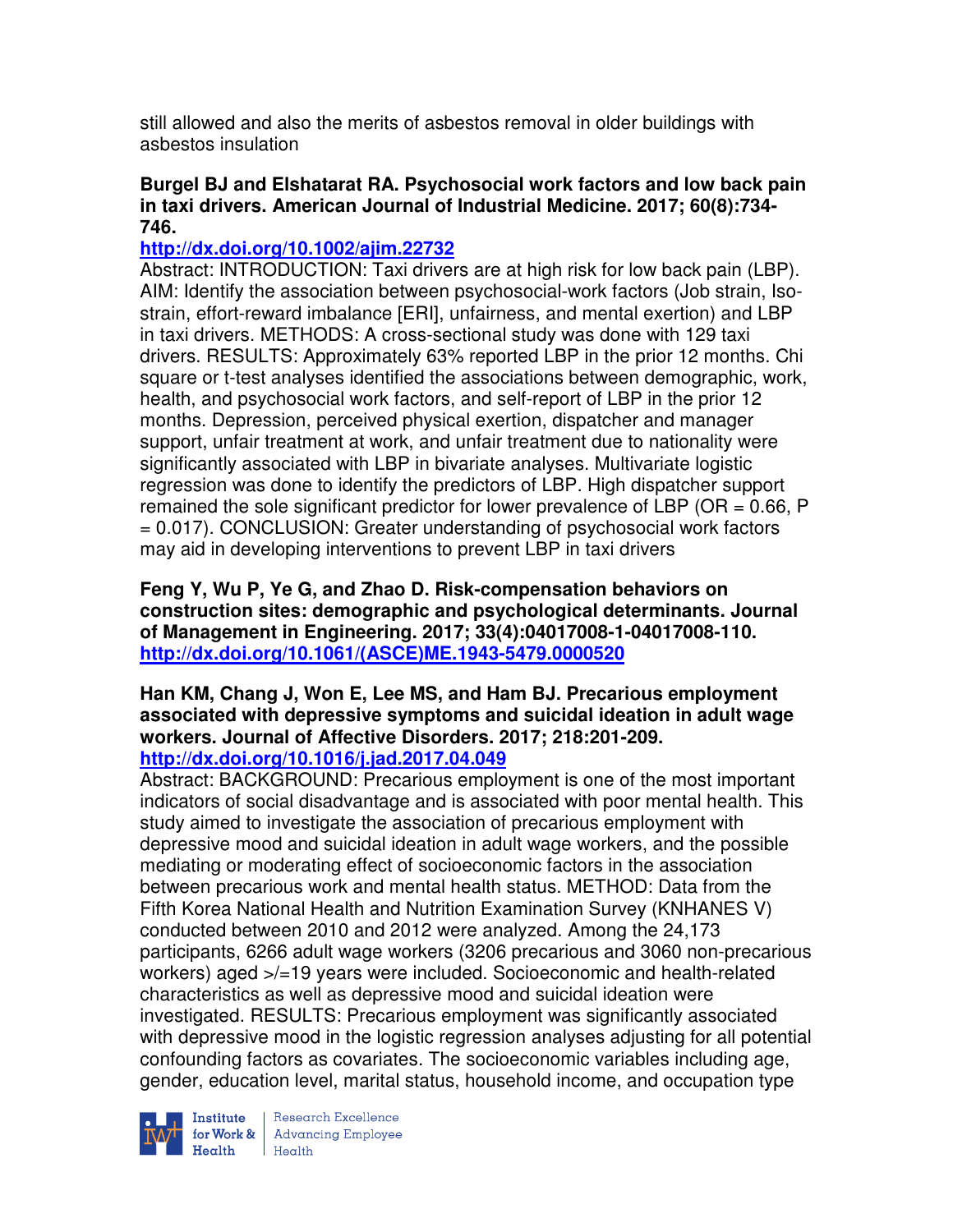were significantly related with depressive mood and suicidal ideation in adult wage workers. We also found that gender and household income had possible moderating effects on the association between precarious employment and suicidal ideation. Precarious work was associated with suicidal ideation only for male workers and worker with low or middle-lower income levels. LIMITATIONS: Our study is based on a cross-sectional design, thus, we could not elucidate the causal relationship between the variables. CONCLUSIONS: Our study suggested that precarious employment plays a pivotal role in the mental health status of adult wage workers

## **Lowry V, Desjardins-Charbonneau A, Roy JS, Dionne CE, Fremont P, MacDermid JC, and Desmeules F. Efficacy of workplace interventions for shoulder pain: a systematic review and meta-analysis. Journal of Rehabilitation Medicine. 2017; 49(7):529-542.**

**http://dx.doi.org/10.2340/16501977-2236 [open access]** Abstract: OBJECTIVE: To perform a systematic review and meta-analysis of randomized controlled trials on the efficacy of workplace-based interventions to prevent or treat shoulder pain. DATA SOURCES: A systematic review of 4 databases was performed up to January 2016. STUDY SELECTION: Randomized controlled trials were included if the intervention under study was a workplace-based intervention performed to prevent or reduce shoulder pain and disability in workers. DATA EXTRACTION: The methodological quality of the studies was evaluated and meta-analyses were conducted. Pooled mean differences and risk ratios were calculated. DATA SYNTHESIS: Data from 4 studies on strengthening exercises performed in the workplace for workers with shoulder pain  $(n = 368)$  were pooled. A statistically significant reduction in pain intensity was observed compared with different control interventions (mean differences (scale out of 10) 1.31 (95% confidence interval (95% CI) 0.86-1.76)). Pooled data from 5 studies on the efficacy of workstation modifications ( $n =$ 2,148) showed a statistically significant reduction in the prevalence of shoulder pain with a risk ratio of 1.88 (95% CI 1.20-2.96) compared with different control interventions. CONCLUSION: Low-grade evidence exists that a workplace exercise programme may reduce the intensity of shoulder pain, and that workstation modifications may reduce the prevalence of shoulder pain

#### **Lyons BJ, Volpone SD, Wessel JL, and Alonso NM. Disclosing a disability: do strategy type and onset controllability make a difference? Journal of Applied Psychology. 2017; [Epub ahead of print]. http://dx.doi.org/10.1037/apl0000230**

Abstract: In hiring contexts, individuals with concealable disabilities make decisions about how they should disclose their disability to overcome observers' biases. Previous research has investigated the effectiveness of binary disclosure decisions-that is, to disclose or conceal a disability-but we know little about how, why, or under what conditions different types of disclosure strategies impact observers' hiring intentions. In this article, we examine disability onset

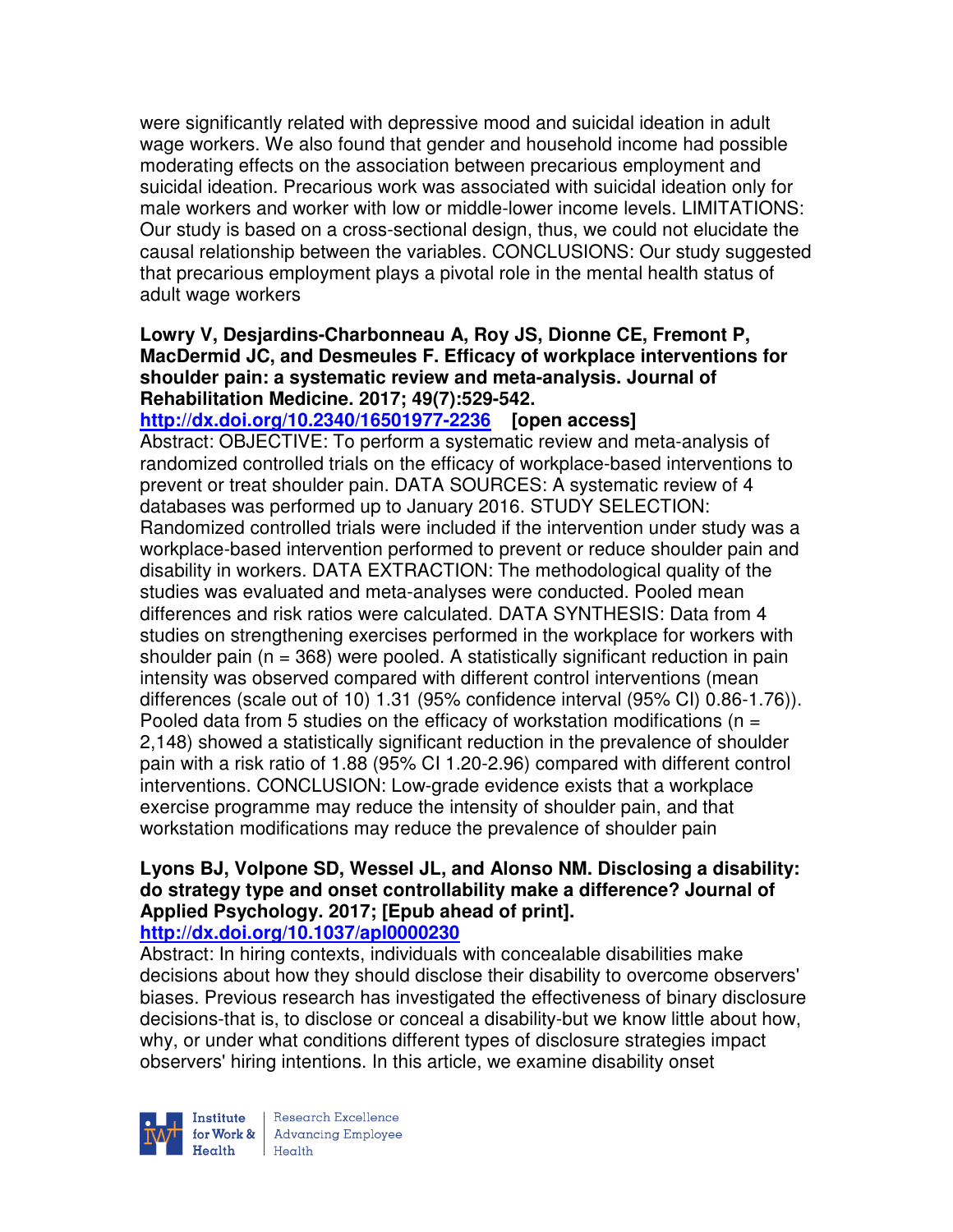controllability (i.e., whether the applicant is seen as responsible for their disability onset) as a boundary condition for how disclosure strategy type influences the affective reactions (i.e., pity, admiration) that underlie observers' hiring intentions. Across 2 experiments, we found that when applicants are seen as responsible for their disability, strategies that de-emphasize the disability (rather than embrace it) lower observers' hiring intentions by elevating their pity reactions. Thus, the effectiveness of different types of disability disclosure strategies differs as a function of onset controllability. We discuss implications for theory and practice for individuals with disabilities and organizations. (PsycINFO Database Record

## **MacDonald LA, Bertke S, Hein MJ, Judd S, Baron S, Merritt R, and Howard VJ. Prevalence of cardiovascular health by occupation: a cross-sectional analysis among U.S. workers aged >/=45 years. American Journal of Preventive Medicine. 2017; 53(2):152-161.**

## **http://dx.doi.org/10.1016/j.amepre.2017.02.022**

Abstract: INTRODUCTION: Identification of groups with poor cardiovascular health (CVH) can inform where and how to target public health efforts. National prevalence estimates of CVH were derived for clinical (blood glucose, total cholesterol, blood pressure) and behavioral (BMI, diet quality, physical activity, smoking) factors among U.S. workers aged >/=45 years. METHODS: This crosssectional analysis included 6,282 employed black and white men and women aged >/=45 years enrolled in the national population-based REasons for Geographic And Racial Differences in Stroke study from 2003 to 2007. Each CVH factor was scored as ideal (2); intermediate (1); or poor (0) according to American Heart Association criteria, and summed to define optimal composite scores: CVH (sum, 10-14); clinical (sum, 5-6); and behavioral (sum, 6-8) health. Occupational data were collected 2011-2013. Analyses were conducted in 2016. RESULTS: Only 14% met ideal criteria for all three clinical health factors, and none met ideal criteria for all four behavioral health factors. Sales and low status office workers had a low prevalence of optimal CVH. Service workers in protective services and the food preparation and serving occupations had a low prevalence of optimal clinical health; computer and healthcare support workers had a low prevalence of optimal behavioral health. CONCLUSIONS: The prevalence of optimal CVH among middle-aged and older workers in the U.S. is low, but considerable differences exist by occupation. Targeted public health interventions may improve the CVH of at-risk older workers with different clinical and behavioral risk factor profiles employed in diverse occupational settings

#### **Okun AH, Watkins JP, and Schulte PA. Trade associations and labor organizations as intermediaries for disseminating workplace safety and health information. American Journal of Industrial Medicine. 2017; 60(9):766-775.**

### **http://dx.doi.org/10.1002/ajim.22746**

Abstract: BACKGROUND: There has not been a systematic study of the nature and extent to which business and professional trade associations and labor

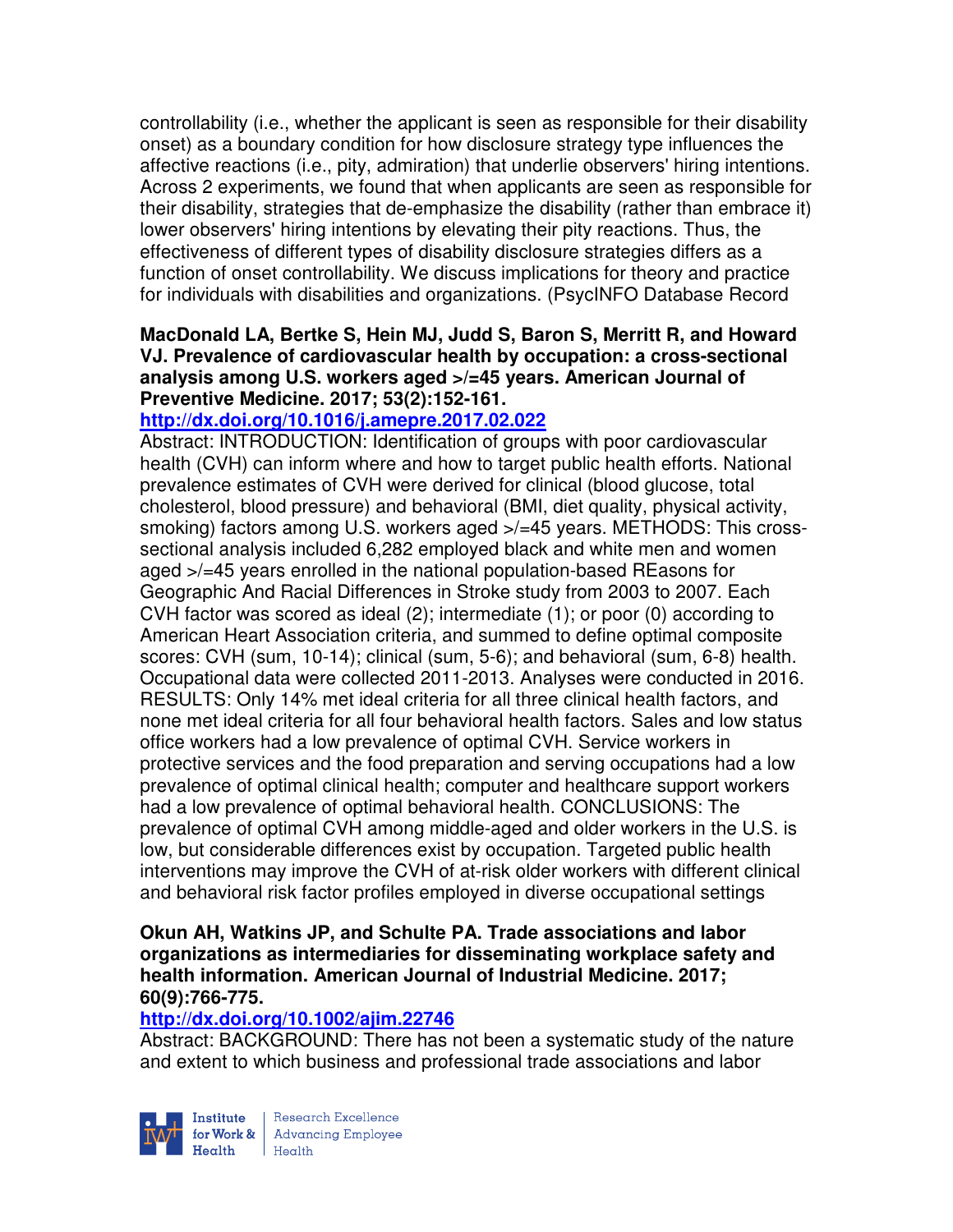organizations obtain and communicate workplace safety and health information to their members. These organizations can serve as important intermediaries and play a central role in transferring this information to their members. METHODS: A sample of 2294 business and professional trade associations and labor organizations in eight industrial sectors identified by the National Occupational Research Agenda was surveyed via telephone. RESULTS: A small percent of these organizations (40.9% of labor organizations, 15.6% of business associations, and 9.6% of professional associations) were shown to distribute workplace safety and health information to their members. Large differences were also observed between industrial sectors with construction having the highest total percent of organizations disseminating workplace safety and health information. CONCLUSION: There appears to be significant potential to utilize trade and labor organizations as intermediaries for transferring workplace safety and health information to their members. Government agencies have a unique opportunity to partner with these organizations and to utilize their existing communication channels to address high risk workplace safety and health concerns

#### **Rasmussen-Barr E, Grooten WJA, Hallqvist J, Holm LW, and Skillgate E. Are job strain and sleep disturbances prognostic factors for low-back pain? A cohort study of a general population of working age in Sweden. Journal of Rehabilitation Medicine. 2017; 49(7):591-597. http://dx.doi.org/10.2340/16501977-2249 [open access]**

Abstract: The aim of this study was to determine whether job strain, i.e. a combination of job demands and decision latitude (job control), and sleep disturbances among persons with occasional low-back pain are prognostic factors for developing troublesome low-back pain; and to determine whether sleep disturbances modify the potential association between job strain and troublesome low-back pain. A population-based cohort from the Stockholm Public Health Cohort surveys in 2006 and 2010 (= 25,167) included individuals with occasional low-back pain at baseline  $2006 (= 6.413)$ . Through logistic regression analyses, potential prognostic effects of job strain and sleep disturbances were studied. Stratified analyses were performed to assess modification of sleep disturbances on the potential association between job strain and troublesome low-back pain. Those exposed to job strain; active job (odds ratio (OR) 1.3, 95% confidence interval (95% CI) 1.1-1.6), or high strain (OR 1.5, 95% CI 0.9-2.4) and those exposed to severe sleep disturbances (OR 3.0, 95% CI 2.3-4.0), but not those exposed to passive jobs (OR 1.1, 95% CI 0.9-1.4) had higher odds of developing troublesome low-back pain. Sleep disturbances did not modify the association between job strain and troublesome low-back pain. These findings indicate that active job, high job strain and sleep disturbances are prognostic factors for troublesome low-back pain. The odds of developing troublesome low-back pain due to job strain were not modified by sleep disturbance

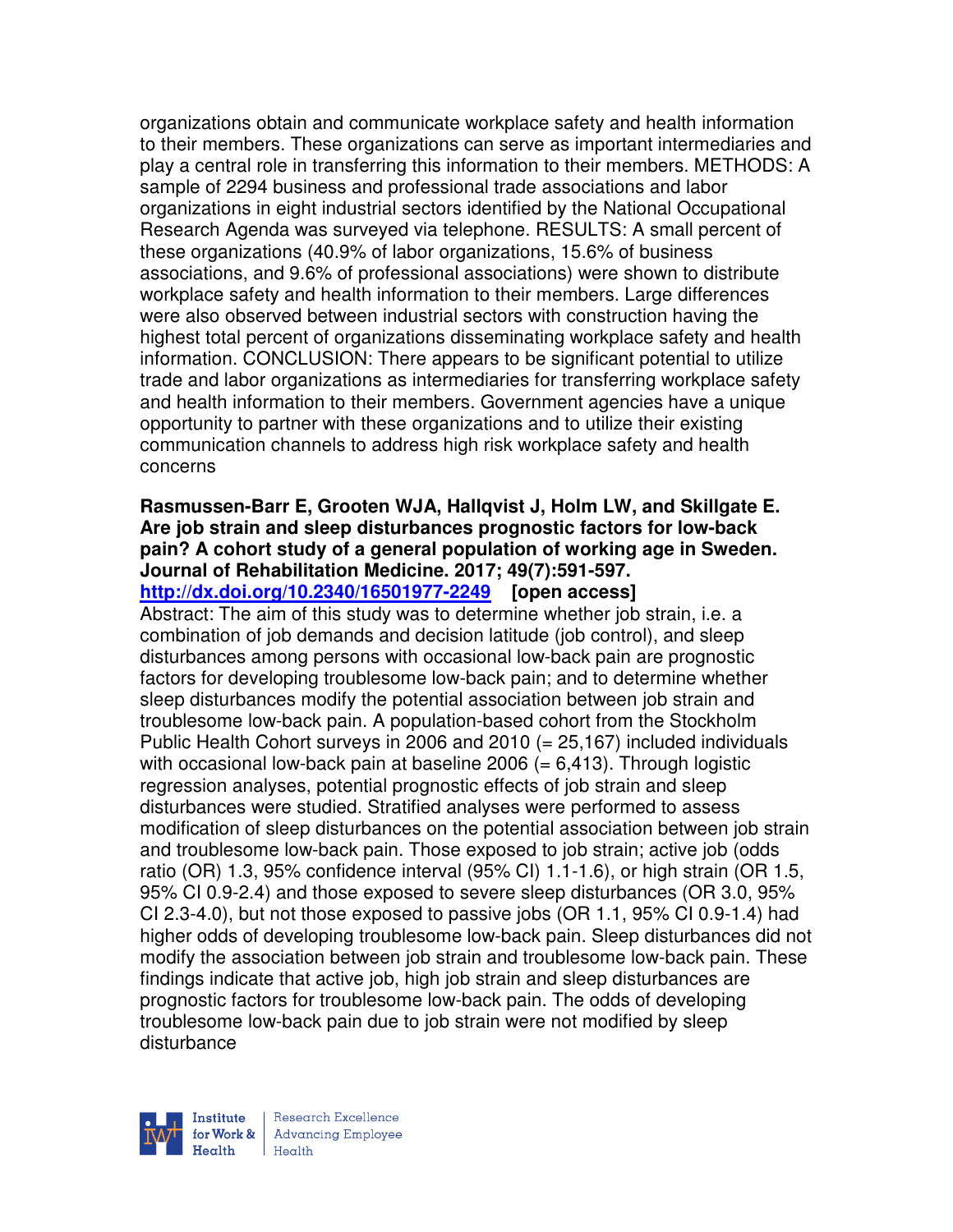### **Schulte PA, Pana-Cryan R, Schnorr T, Schill AL, Guerin R, Felknor S, and Wagner GR. An approach to assess the burden of work-related injury, disease, and distress. American Journal of Public Health. 2017; 107(7):1051-1057.**

# **http://dx.doi.org/10.2105/AJPH.2017.303765**

Abstract: The true burden (morbidity, mortality, disability, cost, pain, distress) of occupational and work-related diseases and injuries is unknown, and what is reported as burden is significantly underestimated. This underestimation affects the way decision-makers view investments in research and worker protection, which in turn has a substantial impact on national welfare and public health. To better describe the societal and individual burdens of occupational and workrelated diseases and injuries, we propose an approach to gauge what is known about burden and where new assessments may be made. This approach consists of 4 elements to consider in burden assessments: (1) utilizing multiple domains, including the individual worker, the worker's family, the community in which the workplace is located, the employer, and society as a whole; (2) taking a broader view of the work-relatedness of disease and injury; (3) assessing the impact of the entire working-life continuum; and (4) applying the comprehensive concept of "well-being" as an indicator in addressing contemporary changes in the nature of work, the workplace, and the workforce. Further research on burden and enhanced surveillance is needed to develop these elements

### **Shockey TM, Zack M, and Sussell A. Health-related quality of life among US workers: variability across occupation groups. American Journal of Public Health. 2017; 107(8):1316-1323.**

## **http://dx.doi.org/10.2105/AJPH.2017.303840**

Abstract: OBJECTIVES: To examine the health-related quality of life among workers in 22 standard occupation groups using data from the 2013-2014 US Behavioral Risk Factor Surveillance System. METHODS: We examined the health-related quality of life measures of self-rated health, frequent physical distress, frequent mental distress, frequent activity limitation, and frequent overall unhealthy days by occupation group for 155 839 currently employed adults among 17 states. We performed multiple logistic regression analyses that accounted for the Behavioral Risk Factor Surveillance System's complex survey design to obtain prevalence estimates adjusted for potential confounders. RESULTS: Among all occupation groups, the arts, design, entertainment, sports, and media occupation group reported the highest adjusted prevalence of frequent physical distress, frequent mental distress, frequent activity limitation, and frequent overall unhealthy days. The personal care and service occupation group had the highest adjusted prevalence for fair or poor self-rated health. CONCLUSIONS: Workers' jobs affect their health-related quality of life

## **Skolarus TA, Lehmann T, Tabak RG, Harris J, Lecy J, and Sales AE. Assessing citation networks for dissemination and implementation research frameworks. Implementation Science. 2017; 12(1):97.**

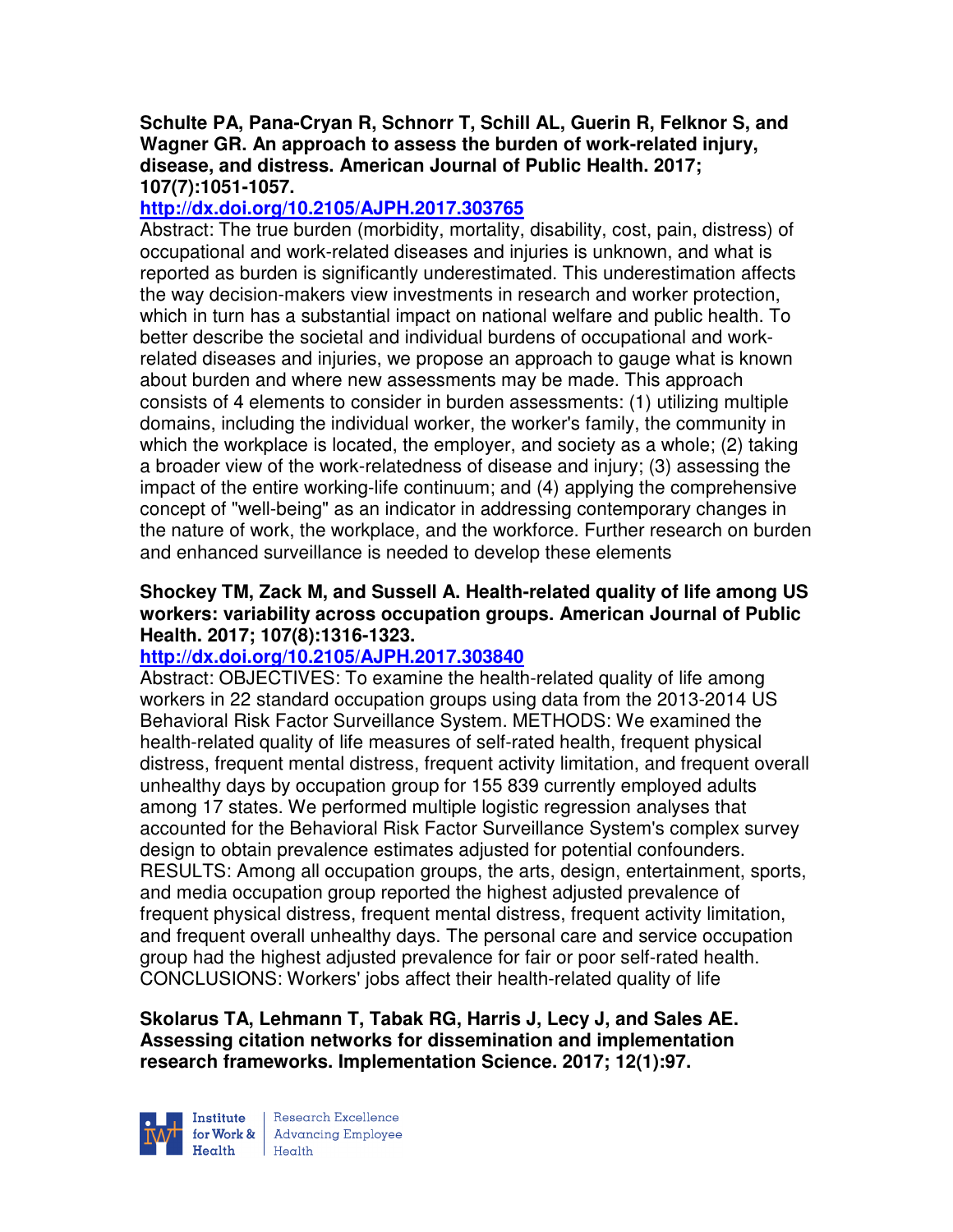## **http://dx.doi.org/10.1186/s13012-017-0628-2 [open access]**

Abstract: BACKGROUND: A recent review of frameworks used in dissemination and implementation (D&I) science described 61 judged to be related either to dissemination, implementation, or both. The current use of these frameworks and their contributions to D&I science more broadly has yet to be reviewed. For these reasons, our objective was to determine the role of these frameworks in the development of D&I science. METHODS: We used the Web of Science Core Collection and Google Scholar to conduct a citation network analysis for the key frameworks described in a recent systematic review of D&I frameworks (Am J Prev Med 43(3):337-350, 2012). From January to August 2016, we collected framework data including title, reference, publication year, and citations per year and conducted descriptive and main path network analyses to identify those most important in holding the current citation network for D&I frameworks together. RESULTS: The source article contained 119 cited references, with 50 published articles and 11 documents identified as a primary framework reference. The average citations per year for the 61 frameworks reviewed ranged from 0.7 to 103.3 among articles published from 1985 to 2012. Citation rates from all frameworks are reported with citation network analyses for the framework review article and ten highly cited framework seed articles. The main path for the D&I framework citation network is presented. CONCLUSIONS: We examined citation rates and the main paths through the citation network to delineate the current landscape of D&I framework research, and opportunities for advancing framework development and use. Dissemination and implementation researchers and practitioners may consider frequency of framework citation and our network findings when planning implementation efforts to build upon this foundation and promote systematic advances in D&I science

#### **Turner T, Green S, Tovey D, McDonald S, Soares-Weiser K, Pestridge C, and Elliott J. Producing Cochrane systematic reviews: a qualitative study of current approaches and opportunities for innovation and improvement. Systematic Reviews. 2017; 6(1):147.**

### **http://dx.doi.org/10.1186/s13643-017-0542-3 [open access]**

Abstract: BACKGROUND: Producing high-quality, relevant systematic reviews and keeping them up to date is challenging. Cochrane is a leading provider of systematic reviews in health. For Cochrane to continue to contribute to improvements in heath, Cochrane Reviews must be rigorous, reliable and up to date. We aimed to explore existing models of Cochrane Review production and emerging opportunities to improve the efficiency and sustainability of these processes. METHODS: To inform discussions about how to best achieve this, we conducted 26 interviews and an online survey with 106 respondents. RESULTS: Respondents highlighted the importance and challenge of creating reliable, timely systematic reviews. They described the challenges and opportunities presented by current production models, and they shared what they are doing to improve review production. They particularly highlighted significant challenges with increasing complexity of review methods; difficulty keeping authors on board

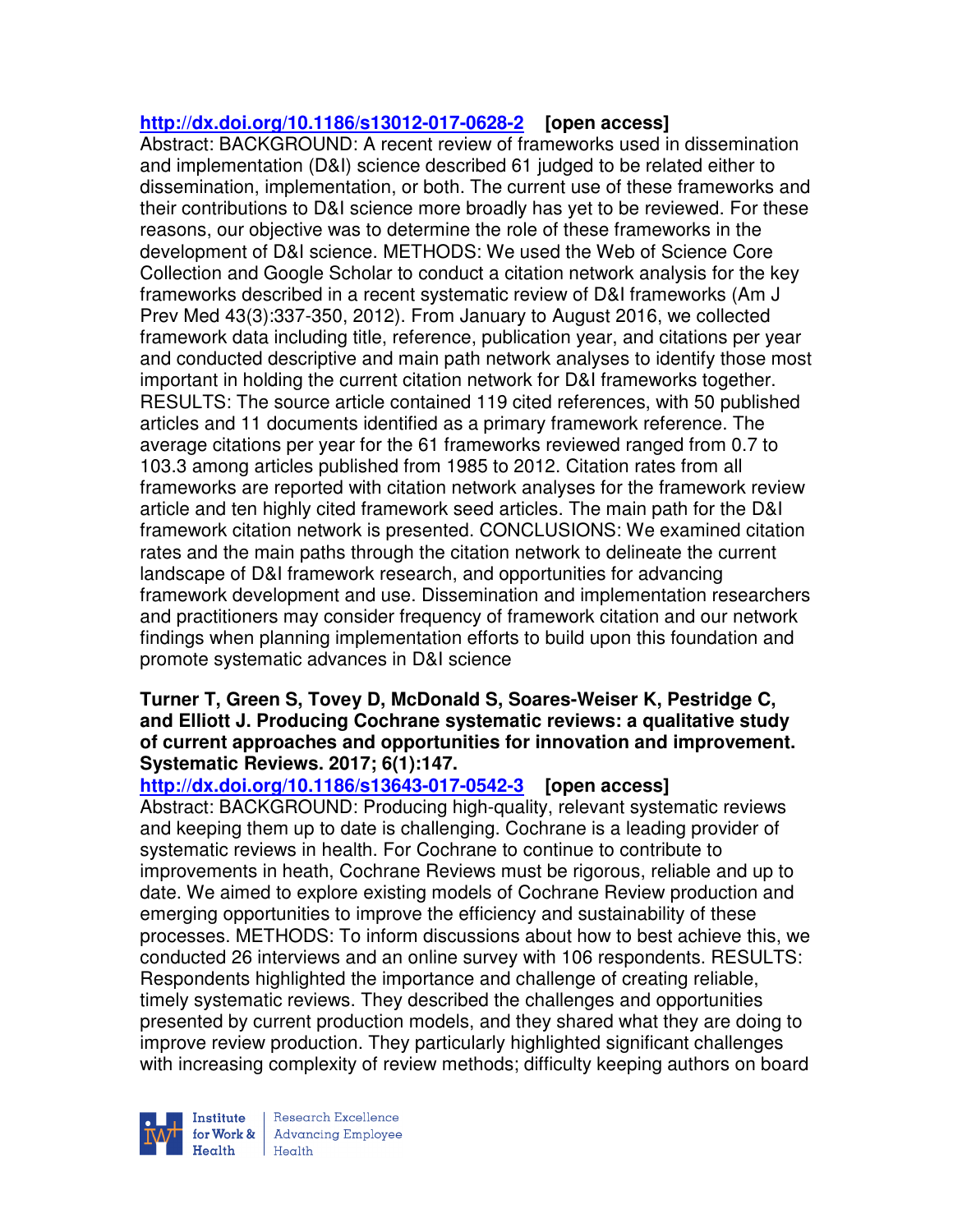and on track; and the length of time required to complete the process. Strong themes emerged about the roles of authors and Review Groups, the central actors in the review production process. The results suggest that improvements to Cochrane's systematic review production models could come from improving clarity of roles and expectations, ensuring continuity and consistency of input, enabling active management of the review process, centralising some review production steps; breaking reviews into smaller "chunks", and improving approaches to building capacity of and sharing information between authors and Review Groups. Respondents noted the important role new technologies have to play in enabling these improvements. CONCLUSIONS: The findings of this study will inform the development of new Cochrane Review production models and may provide valuable data for other systematic review producers as they consider how best to produce rigorous, reliable, up-to-date reviews

### **Uttley L and Montgomery P. The influence of the team in conducting a systematic review. Systematic Reviews. 2017; 6(1):149.**

**http://dx.doi.org/10.1186/s13643-017-0548-x [open access]** Abstract: There is an increasing body of research documenting flaws in many published systematic reviews' methodological and reporting conduct. When good systematic review practice is questioned, attention is rarely turned to the composition of the team that conducted the systematic review. This commentary highlights a number of relevant articles indicating how the composition of the review team could jeopardise the integrity of the systematic review study and its conclusions. Key biases require closer attention such as sponsorship bias and researcher allegiance, but there may also be less obvious affiliations in teams conducting secondary evidence-syntheses. The importance of transparency and disclosure are now firmly on the agenda for clinical trials and primary research, but the meta-biases that systematic reviews may be at risk from now require further scrutiny

**Yamamoto SH and Alverson CY. Individuals with disabilities in selfemployment through vocational rehabilitation. Journal of Career Assessment. 2016; 25(3):450-466.** 

**http://dx.doi.org/10.1177/1069072716639862** 

#### **Zierold KM. Youth doing dangerous tasks: supervision matters. American Journal of Industrial Medicine. 2017; 60(9):789-797. http://dx.doi.org/10.1002/ajim.22745**

Abstract: BACKGROUND: Supervisors are partially responsible for ensuring that teens are safe at work. The purpose of this study was to explore whether supervision is related to teens' willingness to do a dangerous task at work. METHODS: A mixed-methods study consisting of focus groups and a crosssectional survey was conducted with teens from two public high schools. RESULTS: If asked by a supervisor, 21% of working teens would do a dangerous task. After controlling for gender and age, teens whose supervisor did not establish weekly goals  $(AOR = 3.54, 95\%CI = 1.55-8.08)$ , teens who perceived



**Institute** Research Excellence<br> **for Work &** Advancing Employee<br> **Health** Health